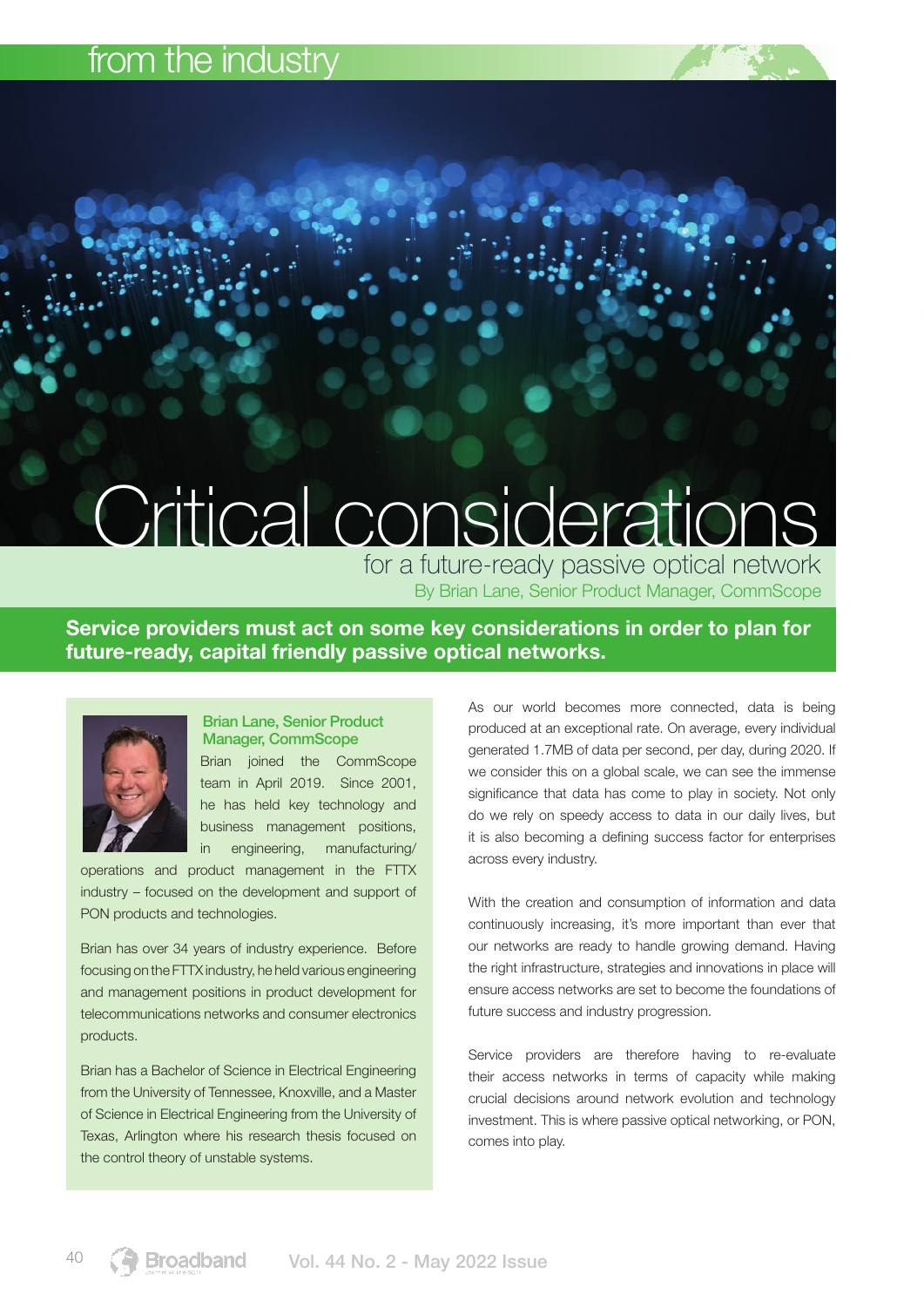

#### Why choose passive optical networks?

A PON is a point-to-multipoint fibre network which allows an individual strand of single-mode fibre to serve multiple endusers, by sending data upstream and downstream through unpowered splitters and fibre distribution equipment. The passive elements of the PON network are supported by two primary active components: the optical line terminals (OLTs), deployed at various points in the network and connected through the passive, shared outside plant components to optical network terminals (ONTs), which are positioned at subscriber's end-user locations.

As service providers develop access networks that can support the ongoing data growth in our hyper-connected world, PON networks which support data rates at 10 gigabits per second and beyond are therefore gaining momentum as the standard for future ready access technology.

When preparing for the deployment of next-generation PON networks, service providers need to consider and plan for several key factors. Primarily, they must ensure their PON networks will be able to successfully handle increasing data load over long periods of time while being deployed, operated, and upgraded in the most cost-effective manner.

A strategy that leverages existing infrastructure, while making targeted investments in key architectures and technologies – and is aligned with performance management capabilities – will enable network operators to meet their business objectives; minimising CAPEX, reducing OPEX, improving service quality and accelerating the pace of innovation in their networks as they scale to meet increased demand.

To bring these considerations together and plan for futureready, capital friendly PON networks, here is a deep-dive on the areas that service providers should closely examine.

#### Maximising existing resources for PON access

When deploying a PON network, building brand new facilities and infrastructure to host and connect OLTs can be costly – and therefore it's crucial to maximise existing resources. A strategy that aims to utilise available fibre to deploy smaller, purpose-built, and hardened OLTs embedded into the access network at existing points of presence in nodes, cabinets and hub sites leverages existing fibre runs to multiple PON systems, by using long reach dense wavelength-division multiplexing (DWDM).

This allows service providers to expand their network capacity while avoiding the need to pull new fibre. This puts these energy efficient and passively cooled PON actives in closer proximity to customers to maximise the utilisation of the OLT's subscriber facing PON interfaces, increasing the number of subscribers served. The ability to utilise the current network infrastructure enables PON to serve existing areas where it meets subscriber needs and provides a launch point for expansion to new customers in adjacent areas to the existing plant. This results in a targeted, pay-as-you-grow strategy for lowering CAPEX and speeding scalability of the PON access network.

#### Splitting up the network functions - an SDN approach to scalability and speed

The management and control of next-generation PON networks benefit from several key innovations. While not typically found in legacy access networks, these are critical to the long-term operational success of today's highly scaled, distributed PON access network.

These include disaggregation of the OLT control and management functions from the physical OLT, utilising cloudnative control and management software, and embracing open standards for management and control.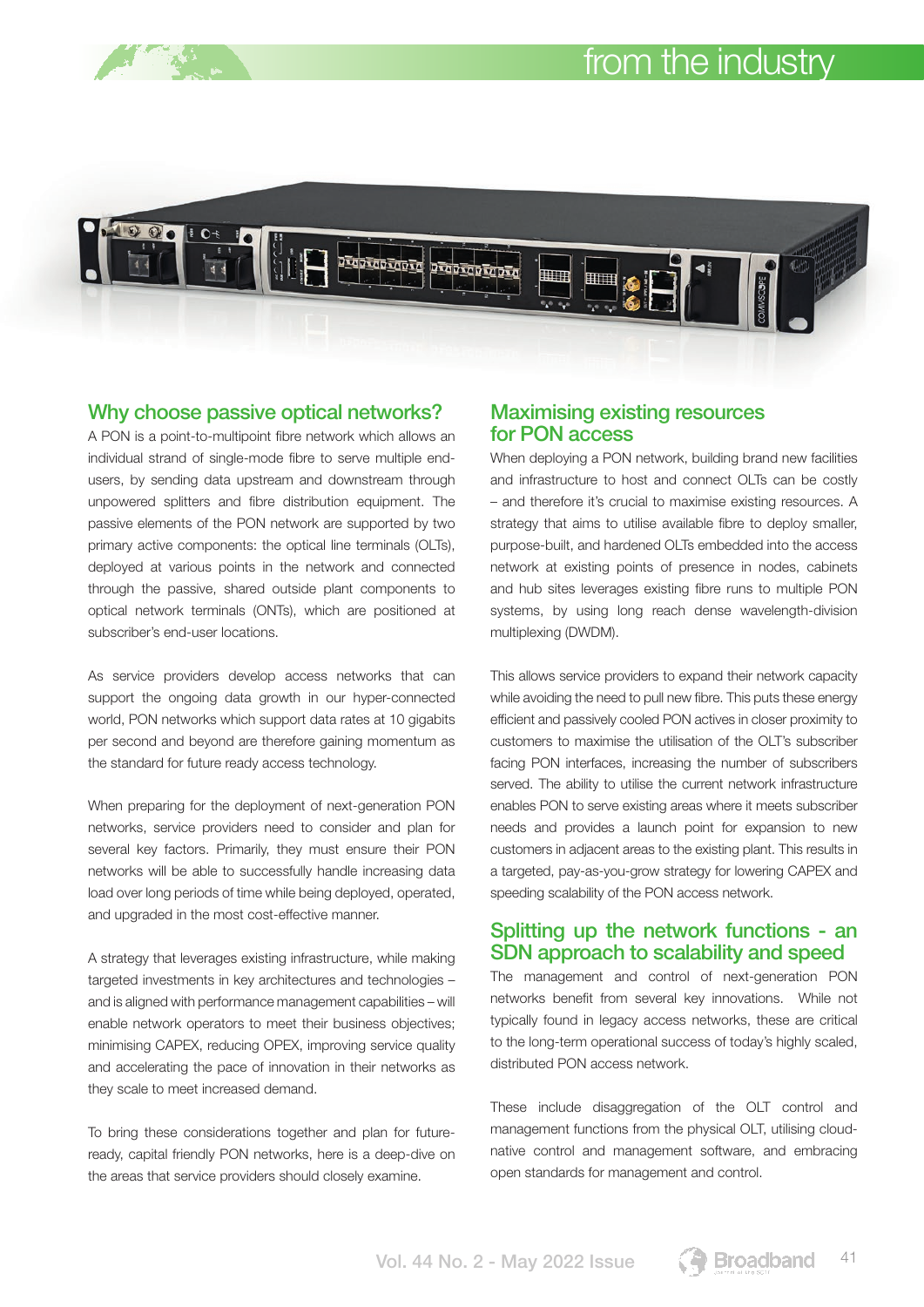

Today, there are increasing numbers of ways to efficiently handle network functions among distributed elements. For the next-generation PON network, separating network management and control plane coordination from OLT devices and allowing disaggregated virtual control functions to reside in the cloud is the preferred approach. To make PON systems quicker to deploy and simpler to manage, a software-defined network (SDN) architecture with PON domain management for the distributed physical OLT devices and their virtual OLT control functions is key.

For example, numerous smaller distributed OLTs embedded through the outside plant can be time-consuming to administer throughout their lifecycle, especially when they are placed in remote locations. This is particularly true in the onboarding stage as technicians need to bring each new device online.

When the OLT's control plane software resides in the cloud, tasks such as initial software updates, system checks, and other start-up tasks can be automated by the cloud-based domain management function which recognises new OLTs as soon as they are powered up in the field. It then uses automation to bring these devices online quickly, which has the benefit of obviating the need for busy technicians to commission new OLTs. This process converts OLT deployment into a routine task, with hands-free onboarding and less operational impact from PON rollouts.

Onboarding is not the only stage of the OLT lifecycle where ease of administration is important. In a network environment where growth is a given, it is important to be able to add ports to the network quickly and easily. The ability to do this is enabled by the network's disaggregated control and management planes, which enable service providers to scale from very small to very large deployments at a rapid pace.

An OLT can be installed with as little as two ports, then additional ports can be added as required, with the necessary control plane resources (such as compute and memory) located in the cloud where they are easy and cost-effective to scale simply by provisioning compute resources, configuring a virtual machine, and enabling the software. This will improve speed and help to reduce hardware costs, as well as simplifying the process for operators to deploy new hardware and software features, as they won't have to align feature and service launches with periodic system updates.

A modern SDN domain manager also decouples new features from the control plane meaning software teams can create and deploy advanced capabilities on their own development schedules. This makes them available to subscribers quickly and allows updates as often as is needed to allow service providers to deploy competitive services and applications. This modern cloud-native approach built on modern microservices is becoming a requirement for many network operators.

### This modern cloud-native approach built on modern microservices is becoming a requirement for many network operators.